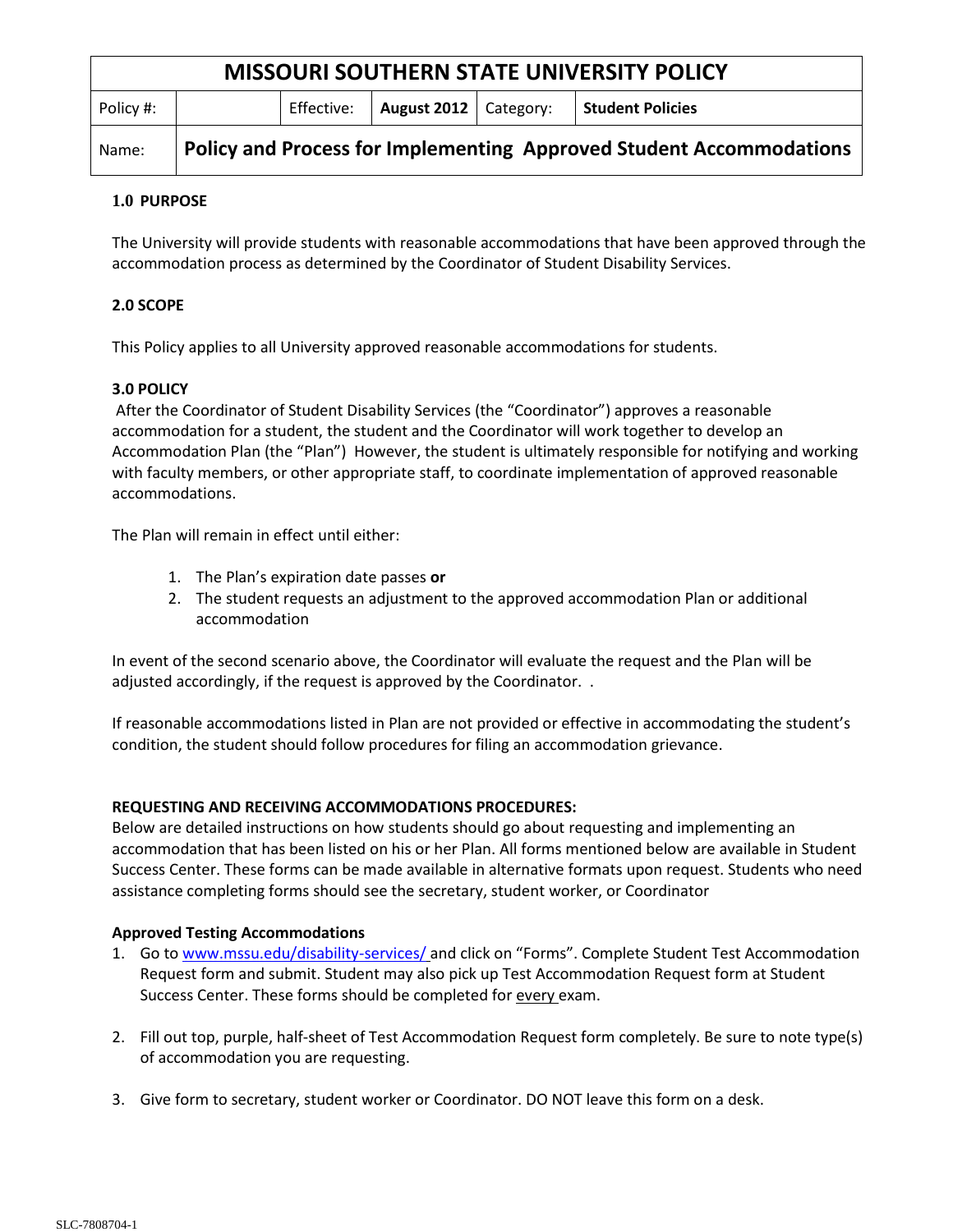- 4. Schedule day and time you will take test in Student Success Center. We will first attempt to schedule test at same time as your class is taking the test. If a room is not available in Student Success Center, you may need to take your test at an alternative time.
- 5. Tests must be scheduled at least 48 hours prior to test day and time.
- 6. Under no circumstances will taking a test in Student Success Center be an excuse for missing class. If an exam could potentially interfere with your next class, then exam will be scheduled at different time. You may be asked to start your exam at an earlier time than the class to avoid time conflict.
- 7. Fill in your name and class period on yellow form.
- 8. Take yellow form to your instructor. Your instructor should receive form at least 48 hours before the test. The instructor may also go to [www.mssu.edu/disability-services/](file:///C:/Users/musser-l/AppData/Local/Microsoft/Windows/Temporary%20Internet%20Files/Content.Outlook/1S1QWUOJ/www.mssu.edu/disability-services/), click on "Forms" and complete Instructor's Test Accommodation form and submit it. The instructor may also upload the exam to this online form.
- 9. Instructor is responsible for getting the test to Student Success Center. Tests must be dropped off in person, e-mailed, faxed, or uploaded along with Instructor Test Accommodation form.

#### **Approved Alternative Setting for Taking Tests**

- 1. All tests must be scheduled with Student Success Center at least 48 hours prior to test.
- 2. It is your responsibility to deliver the yellow sheet to the instructor or remind instructor to complete form online at [www.mssu.edu/disability-services/](http://www.mssu.edu/disability-services/) Do not assume that because you have taken a test in Student Success Center before that the instructor will automatically remember the next time.
- 3. Arrive at scheduled time of exam. It is suggested you arrive a few minutes early to prepare yourself for exam.
- 4. If you arrive late, it is the discretion of the Coordinator whether or not the exam will be given. It may be rescheduled or deferred to instructor's decision.
- 5. Lock your personal effects in one of the lockers located in Student Success Center. All books, bags, cell phones, pagers, coats, pocket contents, etc. must be secured in locker.
- 6. You will only be allowed to take into the exam room the items indicated by instructor on his or her instruction sheet. Student Success Center will supply any needed scrap paper. Student Success Center staff will not and cannot deviate from instructor's instructions.
- 7. Student Success Center staff may ask to search any item a student is authorized to take into an exam.
- 8. You are allowed to take minimal food and drink into an exam. Care should be taken to ensure these items do not spoil or ruin exam materials. Student Success Center staff may choose to not allow some food and drink at their discretion.
- 9. When you finish exam, it must be turned in to the secretary or Coordinator. Under no circumstances should you leave without turning exam into proper person.
- 10. You will be monitored while taking exam. Other students may be in room in which you take exam. They also will be testing.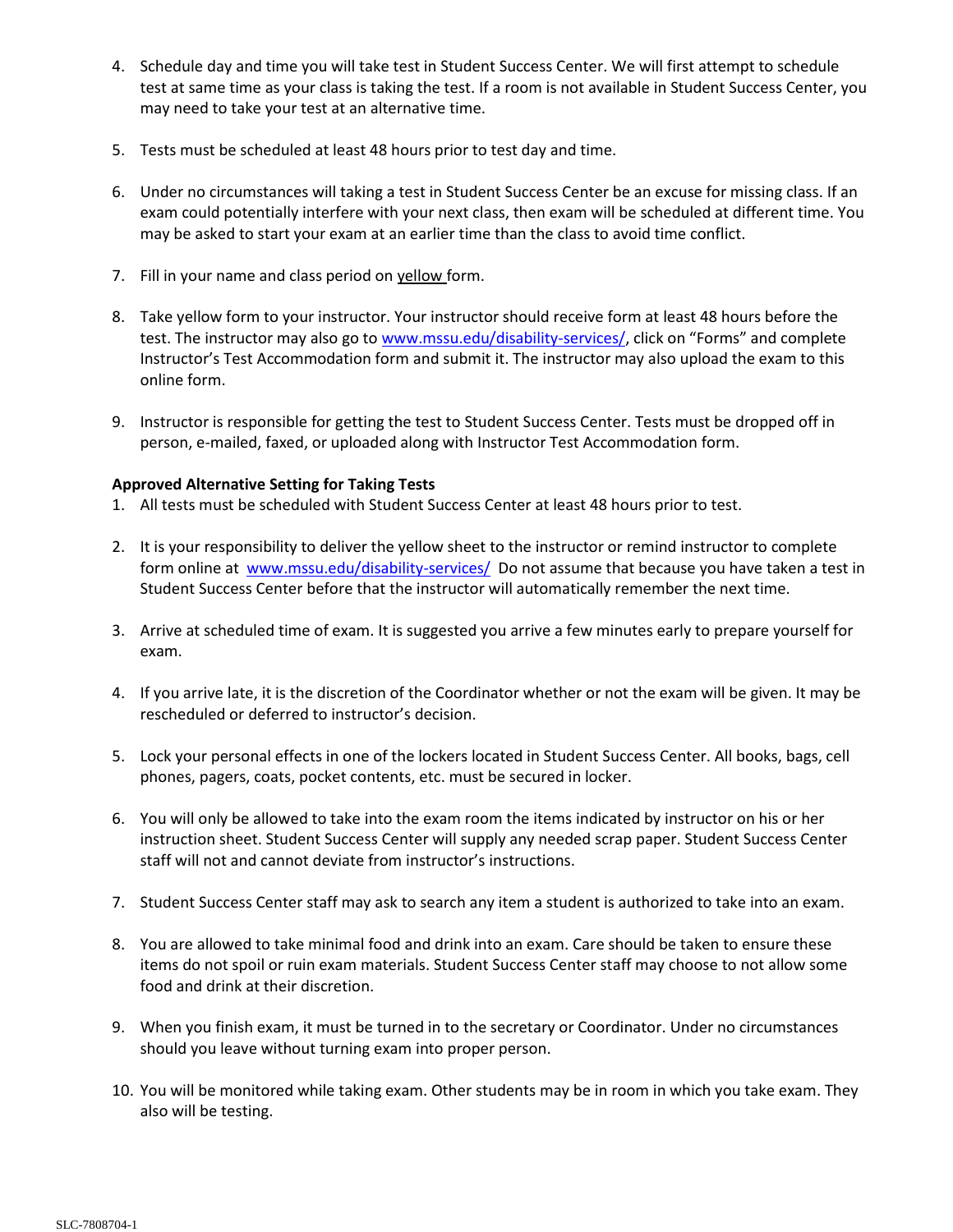- 11. A test proctor may confront a student about any activity that he or she deems suspicious. A student found in possession of any testing aid not authorized by instructor would be considered to be cheating. The test will be terminated immediately and instructor will be notified. Instructor will determine appropriate course of action with regard to student's grade. Dean of Students will be notified. Written notation of event will be entered into student's file held by the Coordinator.
- 12. If you feel you have been unfairly accused of cheating, you may file a grievance in accordance with University policy.

### **Approved Note Taking Services**

- 1. Students authorized to receive note taking services on their Plan, are encouraged to enroll for classes during early registration.
- 2. Each semester, you should fill out the *Request for Note Taking Services* form located in Student Success Center and online: [www.mssu.edu/disability-services/](http://www.mssu.edu/disability-services/) under the Forms tab. This form must be filled out each semester as class schedules change.
- 3. The form should be completed as soon as possible. Requests for note taking services received after start of semester may take up to four weeks to fill.
- 4. The start of each semester, you will be asked to sign *Agreement for Note Taking* services. Please review this agreement carefully. You will receive copy of agreement.

## **Approved Electronic Textbooks or in Braille**

- 1. Students who are authorized to receive electronic textbooks on their authorized Plan are encouraged to enroll for classes during early registration.
- 2. Students who have their own account with Learning Ally, formerly known as Recordings for the Blind and Dyslexic (RFB&D) or other lending libraries are encouraged to order their own books. Student Success Center staff can assist you with identifying titles, authors, etc.
	- a. If you do not have account with Learning Ally, you must fill out *Request for Alternate Format Textbooks* form and turn it in to the Coordinator as soon as possible.
- 3. Please note, books ordered from a vendor can take approximately four weeks to arrive. If book is not available from a vendor, it will take approximately three weeks to get the first installment of book recorded or Brailed on campus. **Students are encouraged to place their orders early.**
- 4. If a textbook is being recorded or Brailed on campus, you must provide the Coordinator with a copy of your course syllabus before recording/Brailing can start. Knowing the order of chapters is crucial for timely recording and/or Brailing.
- 5. Student must provide receipt showing proof of book purchases before receiving the alternate format.

#### **Approved Course Materials to be Converted to an Alternative Format (not textbooks)**

- 1. If you need materials related to your course(s) converted to audiotape, Braille or enlarged, fill out *Request for Alternative Format* forms available online: [www.mssu.edu/disability-services/](http://www.mssu.edu/disability-services/) or in Student Success Center. Attach materials you need converted.
- 2. The time required to convert materials depends on the length and complexity of materials and the week of the semester. All efforts will be made to get materials converted in a timely manner.

#### **Approved Sign Language Interpreting Services**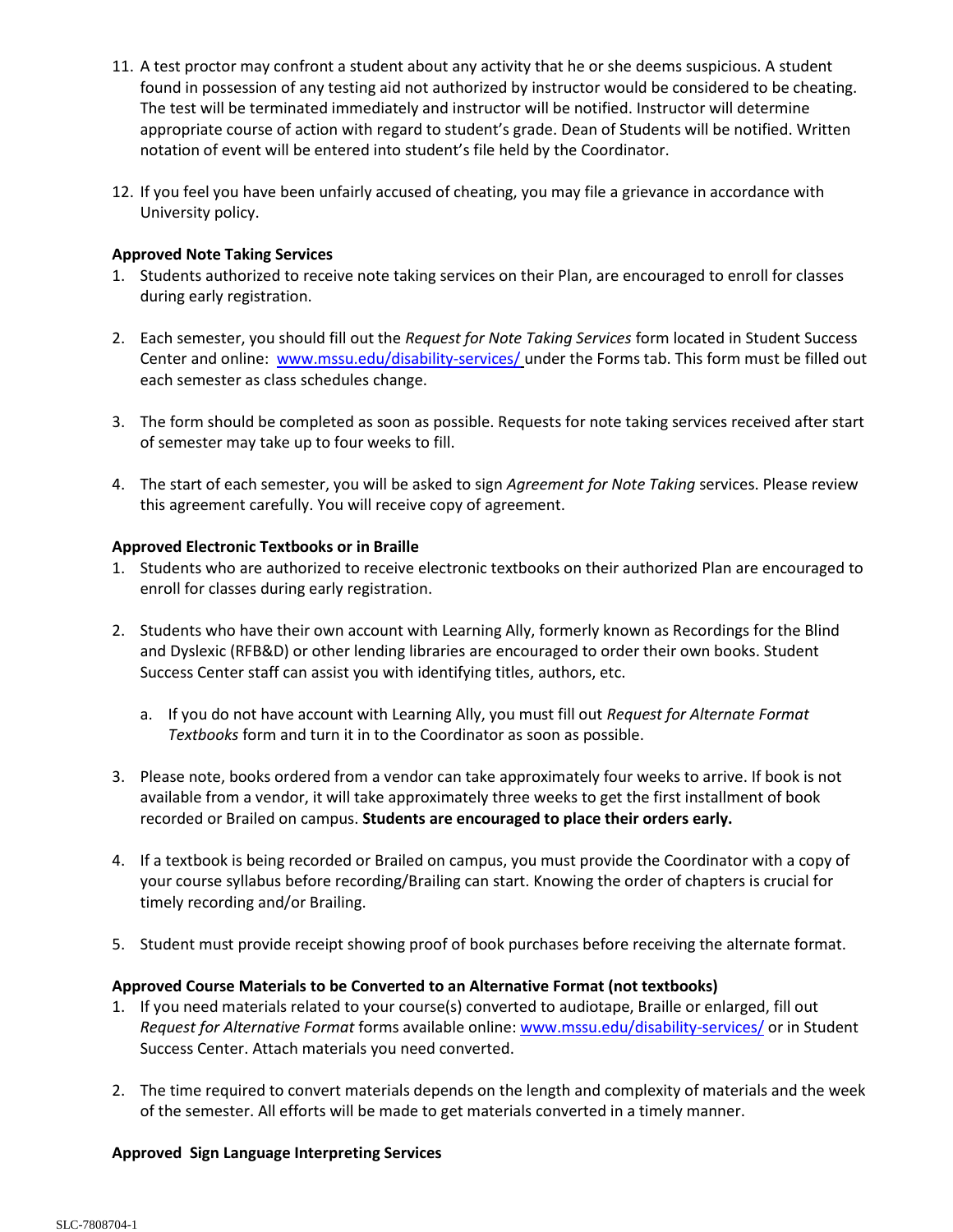- 1. Students authorized to receive sign language interpreting services are encouraged to enroll for classes during early registration.
- 2. As soon as you know your class schedule for the upcoming semester, set up an appointment with the Coordinator to arrange for sign language interpreter.
- 3. The Univeristy will work as expeditiously as possible, but it can take up to six weeks to locate an appropriate interpreter for your classes. Please make your request as soon as possible.

### **Approved Exception to Attendance Policies**

- 1. Class attendance is critical to a student's mastery of knowledge and/or skills taught in a specific course.
- 2. Students are expected to follow attendance policy established by the instructor in each class.
- 3. The University recognizes there may be times when a qualified student with a disability cannot attend class because of disability-related reasons.
- 4. If such a student believes it may not be possible to abide by the attendance policy because of medical issues related to a disability, student should contact the Coordinator prior to beginning of the semester, or as soon as possible after need for an exception arises, to discuss the matter of a possible accommodation. Determination of eligibility for a disability-related exception to attendance policy is made by the Coordinator in consultation with the instructor of the course for which the exception is sought and, if necessary, with department chair or other appropriate administrator.
- 5. Students should understand even though an exception to the attendance policy has been made for them, absences are likely to have a negative impact on their academic performance because of content and experiential learning they have missed by not being in class. For this reason, make every attempt to attend class. Students should make special effort to attend class for quizzes and exams and to observe deadlines for submission of assignments.
- 6. Students should be aware that exception to attendance policy will not be possible in all courses because class attendance is an essential, integral part of some courses. Some academic programs or majors may not be amenable to exceptions to the attendance policy. Students who know that attendance may be an on-going issue for them should consult with the academic department regarding feasibility of attendance exceptions in the specific program of their interest.
- 7. Essential Course Requirements: The University will make every effort to reasonably accommodate a student's disability related academic needs. Please note that neither the University nor an individual faculty member is required to waive an essential or fundamental academic requirement of a course, regardless of the nature of student's disability.
	- a. Academic departments identify and define essential or fundamental academic requirements for its courses and instructors may establish an acceptable number of excused absences in light of these essential requirements. Attendance requirements for each course are usually stated on course syllabus.
	- b. The following questions will be considered when determining extent to which attendance is an essential requirement of course and whether an exception to attendance policy may be appropriate:
		- c. Is there classroom interaction between instructor and students and among students themselves?
		- d. Do student contributions in class constitute a significant component of the learning process?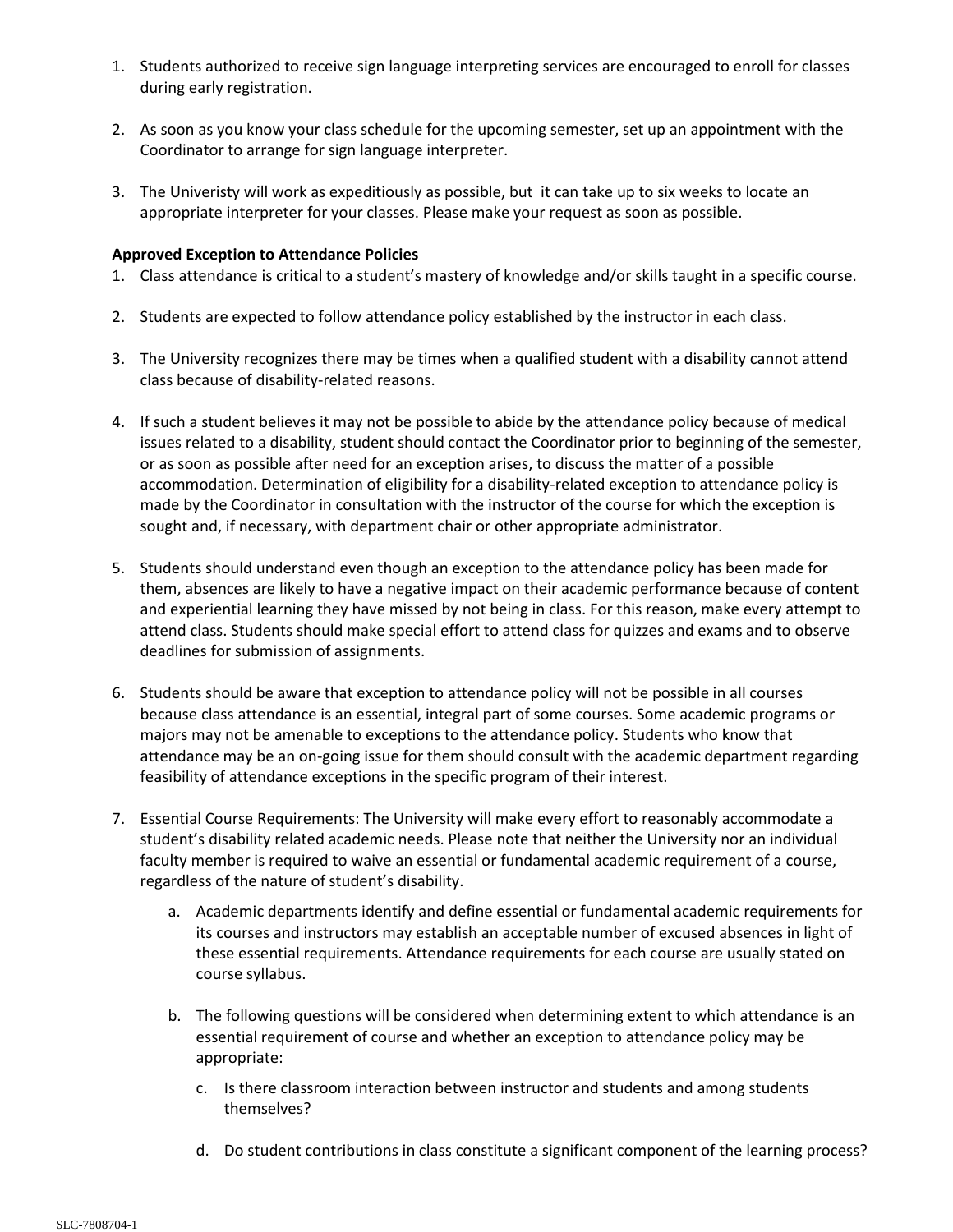- e. Does fundamental nature of course rely on student participation as an essential method of learning?
- f. To what degree does a student's failure to attend class constitute a significant loss to the educational experience of other students in the class?
- g. What does course description and syllabus say regarding attendance? Each instructor may have different requirements regarding attendance.
- h. By what method is final grade calculated?
- 8. With all disability accommodations, exceptions to the attendance policy will be determined on an individual, case-by-case basis depending on:
	- a. Extent to which supporting medical or psychological documentation from a licensed professional qualified to diagnose and treat the disability in question supports need for an exception to an attendance policy, and
	- b. The reasonableness of accommodation in each requested class as determined by discussions between the Coordinator and course instructor based upon above criteria. In questionable cases, the academic department head and/or other appropriate academic administrator will be included in these discussions.
- 9. Students who are approved for an exception to attendance policy based on disability are required to provide an Accommodation Memo from the Coordinator to each instructor confirming accommodation. Students can obtain an Accommodation Memo from the Coordinator.
- 10. Accommodations are **not** retroactive. All accommodations, including an exception to attendance policy, become effective when student delivers Accommodation Memo from the Coordinator.
- 11. Exceptions to attendance policy does **not** mean that unlimited absences will be permitted. The number of additional absences students may receive as a reasonable accommodation will be determined on a case-by-case basis for each class, depending on student's individual disability, the nature of the course and degree to which class attendance is an essential requirement of specific course.
- 12. Exception to attendance policy does **not** mean exception to any other academic requirements of course. Students are required to fulfill all course requirements and are held to same evaluation standards as specified in course syllabus/policy statement.
- 13. Students approved for an exception to attendance policy are expected to contact instructors in advance of an anticipated absence. This is particularly important if anticipated absence will result in student missing a quiz, exam, or deadline for turning in assignment. For emergencies or unexpected disabilityrelated absences, contact should be made as soon as possible to verify the reason for absence and to discuss make-up work. Student and instructor should come to a clear agreement about the nature of make-up work and deadlines for completing it. This agreement should be put into writing and signed by both student and instructor.
- 14. **It is individual student's responsibility to obtain copies of lecture notes and/or materials from missed classes.** Students who are likely to be absent from class should plan ahead of time to get lecture notes from a classmate. Student Disability Services cannot provide note takers for students who are absent from class.